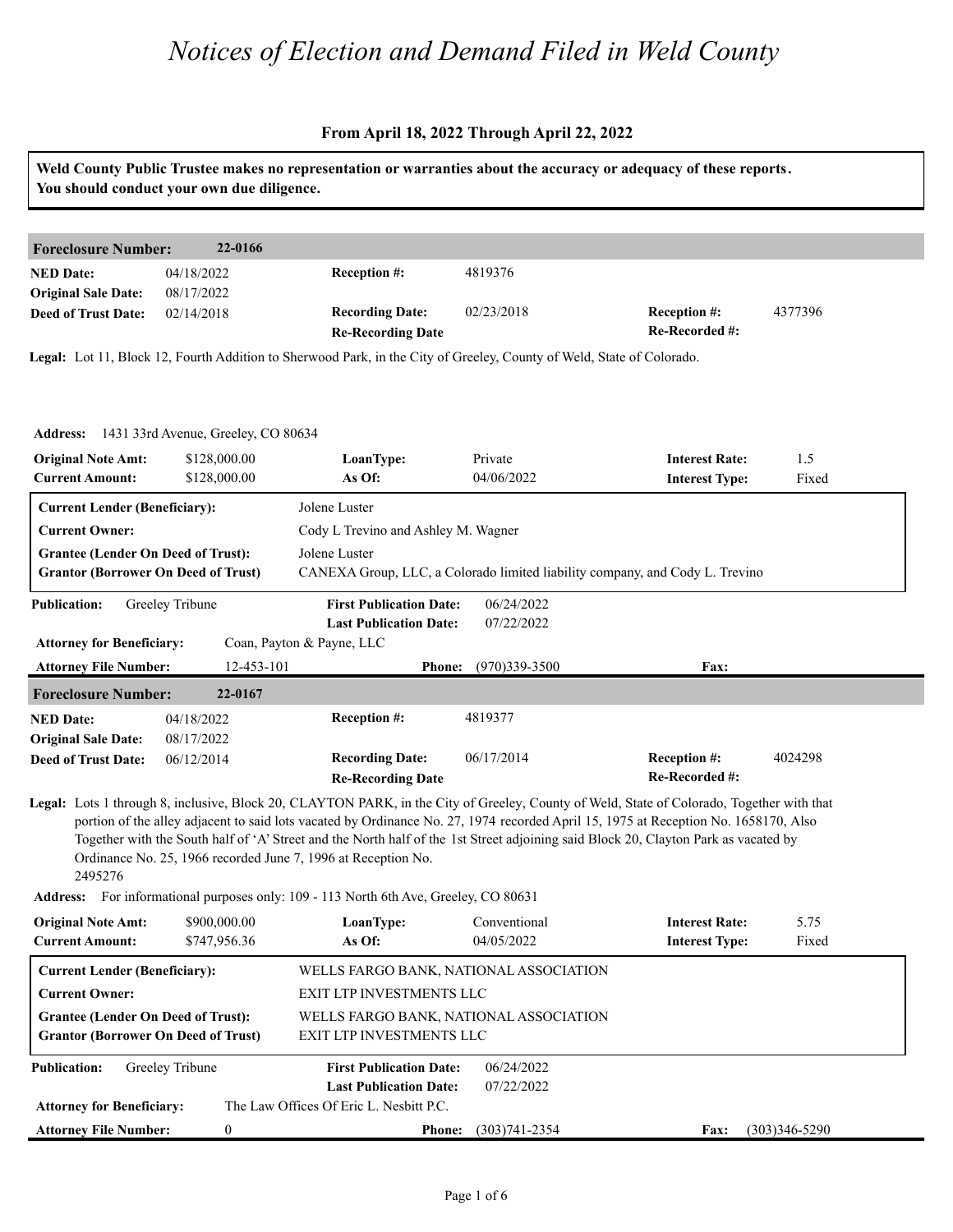### **From April 18, 2022 Through April 22, 2022**

|                                                                  | You should conduct your own due diligence.          |                                                                                                                           |                             | Weld County Public Trustee makes no representation or warranties about the accuracy or adequacy of these reports.           |                   |  |  |
|------------------------------------------------------------------|-----------------------------------------------------|---------------------------------------------------------------------------------------------------------------------------|-----------------------------|-----------------------------------------------------------------------------------------------------------------------------|-------------------|--|--|
| <b>Foreclosure Number:</b>                                       | 22-0168                                             |                                                                                                                           |                             |                                                                                                                             |                   |  |  |
| <b>NED Date:</b><br><b>Original Sale Date:</b>                   | 04/18/2022<br>08/17/2022                            | Reception #:                                                                                                              | 4819378                     |                                                                                                                             |                   |  |  |
| <b>Deed of Trust Date:</b>                                       | 04/26/2018                                          | <b>Recording Date:</b><br><b>Re-Recording Date</b>                                                                        | 04/27/2018                  | Reception #:<br>Re-Recorded #:                                                                                              | 4394267           |  |  |
| COLORADO                                                         |                                                     |                                                                                                                           |                             | Legal: LOT 2, BLOCK 5, SECOND ADDITION TO PARISH HEIGHTS, TOWN OF JOHNSTOWN, COUNTY OF WELD, STATE OF                       |                   |  |  |
|                                                                  | Address: 20 North Estes Avenue, Johnstown, CO 80534 |                                                                                                                           |                             |                                                                                                                             |                   |  |  |
| <b>Original Note Amt:</b><br><b>Current Amount:</b>              | \$260,200.00<br>\$250,927.95                        | LoanType:<br>As Of:                                                                                                       | <b>FHA</b><br>04/13/2022    | <b>Interest Rate:</b><br><b>Interest Type:</b>                                                                              | 5.625<br>Fixed    |  |  |
| <b>Current Lender (Beneficiary):</b>                             |                                                     | COLORADO HOUSING AND FINANCE AUTHORITY                                                                                    |                             |                                                                                                                             |                   |  |  |
| <b>Current Owner:</b>                                            |                                                     | Oren Thomas Wright                                                                                                        |                             |                                                                                                                             |                   |  |  |
| <b>Grantee (Lender On Deed of Trust):</b>                        |                                                     |                                                                                                                           |                             | MORTGAGE ELECTRONIC REGISTRATION SYSTEMS, INC. AS NOMINEE FOR<br>AMERICAN FINANCING CORPORATION, ITS SUCCESSORS AND ASSIGNS |                   |  |  |
| <b>Grantor (Borrower On Deed of Trust)</b>                       |                                                     | Oren Thomas Wright                                                                                                        |                             |                                                                                                                             |                   |  |  |
| <b>Publication:</b>                                              | Greeley Tribune                                     | <b>First Publication Date:</b><br><b>Last Publication Date:</b>                                                           | 06/24/2022<br>07/22/2022    |                                                                                                                             |                   |  |  |
| <b>Attorney for Beneficiary:</b><br><b>Attorney File Number:</b> | 22-027298                                           | Janeway Law Firm, P.C.                                                                                                    | $(303)706 - 9990$           | Fax:                                                                                                                        | $(303)706 - 9994$ |  |  |
| 22-0169                                                          |                                                     | <b>Phone:</b>                                                                                                             |                             |                                                                                                                             |                   |  |  |
| <b>Foreclosure Number:</b><br><b>NED Date:</b>                   | 04/19/2022                                          | Reception #:                                                                                                              | 4819778                     |                                                                                                                             |                   |  |  |
| <b>Original Sale Date:</b>                                       | 08/17/2022                                          |                                                                                                                           |                             |                                                                                                                             |                   |  |  |
| <b>Deed of Trust Date:</b>                                       | 10/17/2019                                          | <b>Recording Date:</b><br><b>Re-Recording Date</b>                                                                        | 10/17/2019                  | <b>Reception #:</b><br>Re-Recorded #:                                                                                       | 4533422           |  |  |
|                                                                  |                                                     |                                                                                                                           |                             | Legal: LOT 3, BLOCK 11, WESTMOOR ACRES, FIRST FILING, CITY OF GREELEY, COUNTY OF WELD, STATE OF COLORADO.                   |                   |  |  |
| APN#: 095902307008                                               |                                                     |                                                                                                                           |                             |                                                                                                                             |                   |  |  |
| <b>Address:</b>                                                  | 4432 W 6th St, Greeley, CO 80634                    |                                                                                                                           |                             |                                                                                                                             |                   |  |  |
| <b>Original Note Amt:</b><br><b>Current Amount:</b>              | \$299,475.00<br>\$293,080.79                        | LoanType:<br>As Of:                                                                                                       | <b>FHA</b><br>04/13/2022    | <b>Interest Rate:</b><br><b>Interest Type:</b>                                                                              | 4.375<br>Fixed    |  |  |
| <b>Current Lender (Beneficiary):</b>                             |                                                     | COLORADO HOUSING AND FINANCE AUTHORITY                                                                                    |                             |                                                                                                                             |                   |  |  |
| <b>Current Owner:</b>                                            |                                                     |                                                                                                                           | James L Sweigart            |                                                                                                                             |                   |  |  |
| <b>Grantee (Lender On Deed of Trust):</b>                        |                                                     | MORTGAGE ELECTRONIC REGISTRATION SYSTEMS, INC. AS NOMINEE FOR<br>ACADEMY MORTGAGE CORPORATION, ITS SUCCESSORS AND ASSIGNS |                             |                                                                                                                             |                   |  |  |
| <b>Grantor (Borrower On Deed of Trust)</b>                       |                                                     | James L Sweigart                                                                                                          |                             |                                                                                                                             |                   |  |  |
| <b>Publication:</b>                                              | Greeley Tribune                                     | <b>First Publication Date:</b><br><b>Last Publication Date:</b>                                                           | 06/24/2022<br>07/22/2022    |                                                                                                                             |                   |  |  |
| <b>Attorney for Beneficiary:</b>                                 |                                                     | Janeway Law Firm, P.C.                                                                                                    |                             |                                                                                                                             |                   |  |  |
| <b>Attorney File Number:</b>                                     | 22-027276                                           |                                                                                                                           | <b>Phone:</b> (303)706-9990 | <b>Fax:</b>                                                                                                                 | $(303)706 - 9994$ |  |  |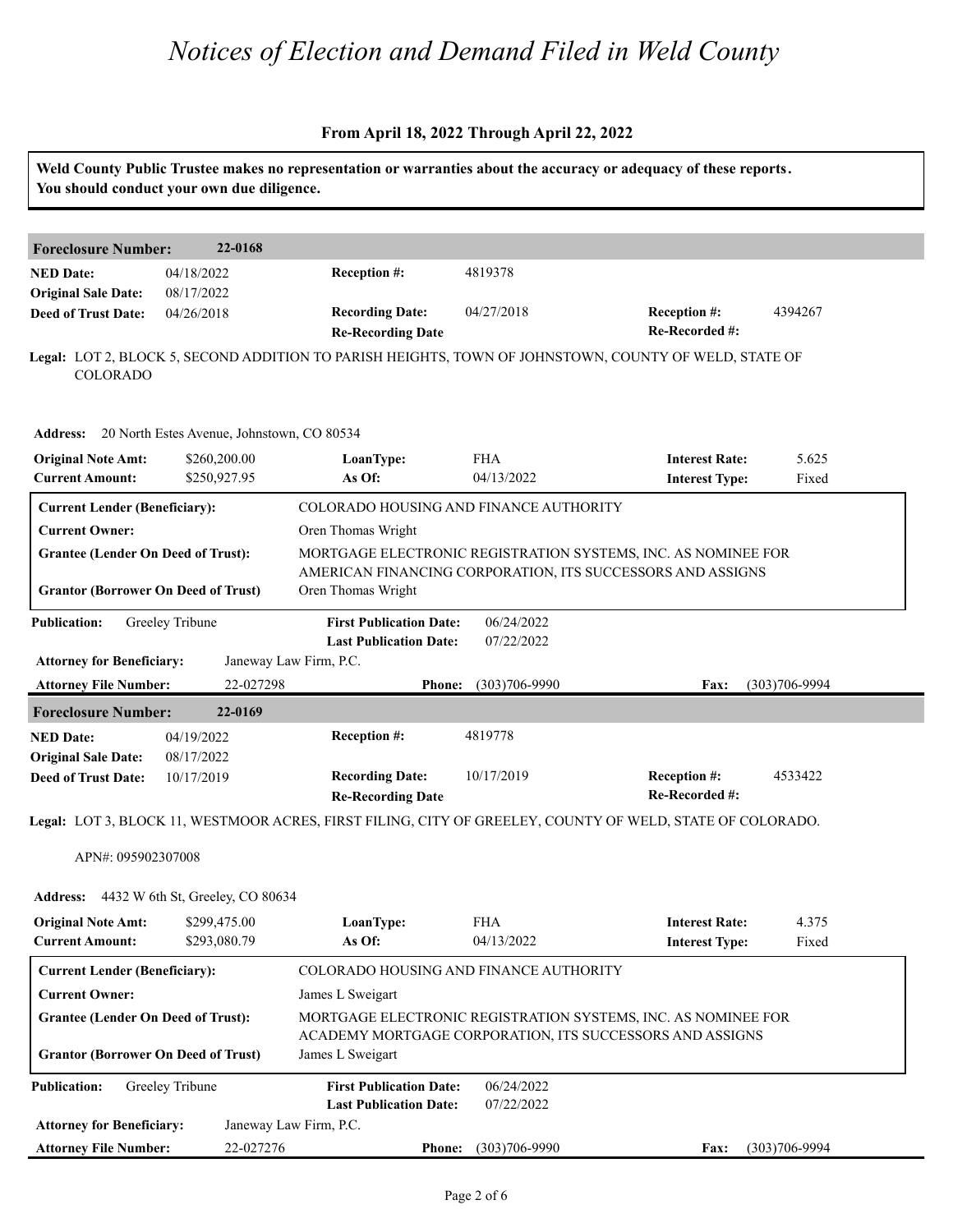#### **From April 18, 2022 Through April 22, 2022**

**Weld County Public Trustee makes no representation or warranties about the accuracy or adequacy of these reports. You should conduct your own due diligence. Foreclosure Number: 22-0170 NED Date: Re-Recorded #:** 11/06/2019 **Reception #:** 4538927 **Re-Recording Date Recording Date: Reception #: Deed of Trust Date:**<br>**Deed of Trust Date: Legal:** LOT 11, BLOCK 14, SIXTH ADDITION TO EDWARDS HOMES, COUNTY OF WELD, STATE OF COLORADO. 04/20/2022 08/17/2022 10/31/2019 4820136 Address: 537 36th Ave Ct, Greeley, CO 80634<br>**Original Note Amt: \$294,566.00** LoanType:<br>Current Amount: \$289,293.48 As Of: **IoanType:** FHA **Interest Rate:** 4.375<br> **As Of:** 04/15/2022 **Interest Type:** Fixed **LoanType:** \$294,566.00 \$289,293.48 FHA **Interest Rate:** 04/15/2022 **Interest Type:** 4.375 Fixed **Current Lender (Beneficiary):** COLORADO HOUSING AND FINANCE AUTHORITY Current Owner: Evangeline Aragon AND Guy Aragon **Grantee (Lender On Deed of Trust):** MORTGAGE ELECTRONIC REGISTRATION SYSTEMS, INC. AS NOMINEE FOR PRIMARY RESIDENTIAL MORTGAGE, INC., ITS SUCCESSORS AND ASSIGNS **Grantor (Borrower On Deed of Trust)** Evangeline Aragon AND Guy Aragon **Publication: Attorney for Beneficiary: Attorney File Number: Last Publication Date: Phone: Fax:** 22-027335 (303)706-9990 (303)706-9994 **First Publication Date:** Janeway Law Firm, P.C. 06/24/2022 07/22/2022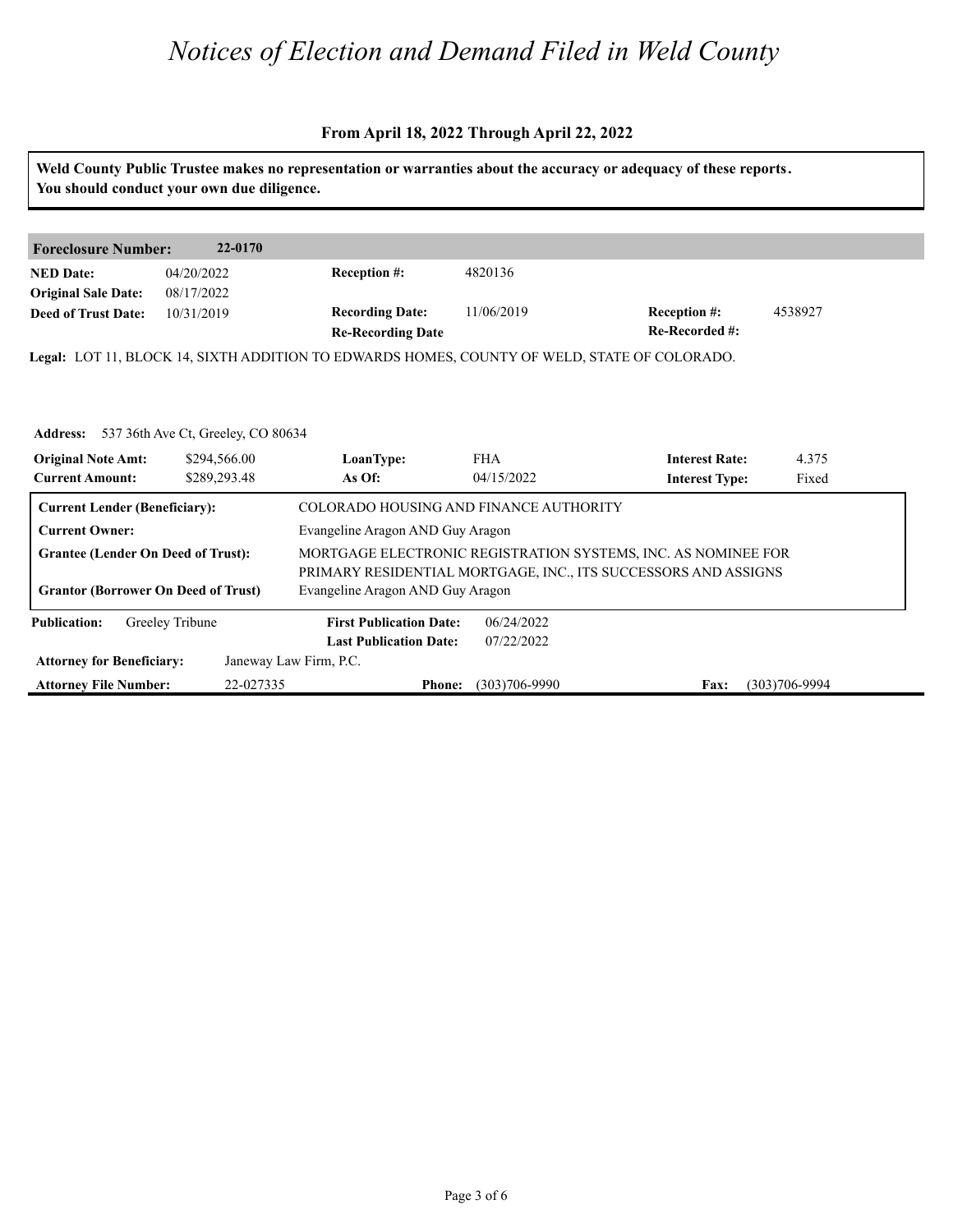#### **From April 18, 2022 Through April 22, 2022**

**Weld County Public Trustee makes no representation or warranties about the accuracy or adequacy of these reports. You should conduct your own due diligence. Foreclosure Number: 22-0171 NED Date: Re-Recorded #: Reception #: Re-Recording Date Recording Date: Reception #: Deed of Trust Date:**<br>**Deed of Trust Date: Legal:** LOT 36, LIBERTY RANCH FILING NO. 1, TOWN OF MEAD, COUNTY OF WELD, STATE OF COLORADO 04/20/2022 08/17/2022 12/05/2006 4820137 12/08/2006 06/27/2007 3440521\*\* 3486186 \*\*This loan has been modified by a Modification Agreement having an effective date of December 1, 2019. Address: 13602 Wrangler Way, Mead, CO 80542<br>**Original Note Amt: 13213,756.00** LoanType:<br>Current Amount: 13252,857.56 As Of: **IoanType:** FNMA **Interest Rate:** 6.875<br> **As Of:** 04/15/2022 **Interest Type:** Adjust **LoanType:** \$213,756.00 \$252,857.56 FNMA **Interest Rate:** 04/15/2022 **Interest Type:** 6.875 Adjustable **Current Lender (Beneficiary):** Wilmington Savings Fund Society, FSB, not in its individual capacity, but solely as owner trustee for CSMC 2018-RPL6 Trust **Current Owner:** Keith Grable and Susan Grable Grantee (Lender On Deed of Trust): Mortgage Electronic Registration Systems, Inc., as Beneficiary, as nominee for Cornerstone Mortgage Company, its successors and assigns **Grantor (Borrower On Deed of Trust)** Keith Grable and Susan Grable **Publication: Attorney for Beneficiary: Attorney File Number: Last Publication Date: Phone:** (303) 27-40155 **Fax:** (303) 27-40159 **First Publication Date:** HALLIDAY, WATKINS & MANN, P.C. 06/24/2022 07/22/2022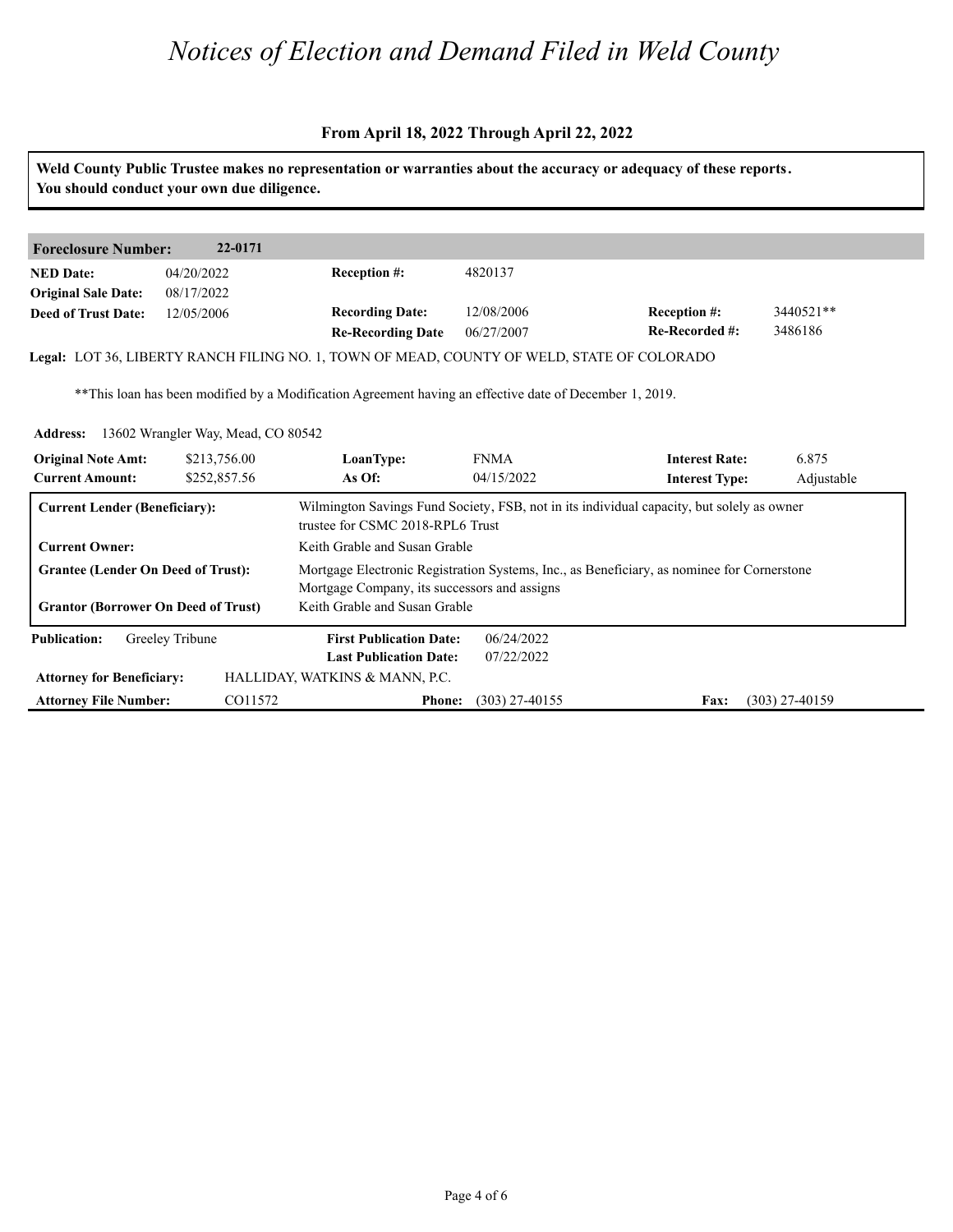#### **From April 18, 2022 Through April 22, 2022**

| Weld County Public Trustee makes no representation or warranties about the accuracy or adequacy of these reports.<br>You should conduct your own due diligence. |                                                             |                                                                                      |                          |                                                                                            |                   |  |  |
|-----------------------------------------------------------------------------------------------------------------------------------------------------------------|-------------------------------------------------------------|--------------------------------------------------------------------------------------|--------------------------|--------------------------------------------------------------------------------------------|-------------------|--|--|
| <b>Foreclosure Number:</b>                                                                                                                                      | 22-0172                                                     |                                                                                      |                          |                                                                                            |                   |  |  |
| <b>NED Date:</b><br><b>Original Sale Date:</b>                                                                                                                  | 04/20/2022<br>08/17/2022                                    | Reception #:                                                                         | 4820138                  |                                                                                            |                   |  |  |
| <b>Deed of Trust Date:</b>                                                                                                                                      | 11/07/2018                                                  | <b>Recording Date:</b><br><b>Re-Recording Date</b>                                   | 11/13/2018               | <b>Reception #:</b><br>Re-Recorded #:                                                      | 4445956           |  |  |
|                                                                                                                                                                 |                                                             | Legal: LOT 4, BLOCK 7, EATON COMMONS SUBDIVISION, COUNTY OF WELD, STATE OF COLORADO. |                          |                                                                                            |                   |  |  |
| <b>Original Note Amt:</b>                                                                                                                                       | Address: 422 Laurel Avenue, Eaton, CO 80615<br>\$239,168.00 | LoanType:                                                                            | <b>FHA</b>               | <b>Interest Rate:</b>                                                                      | 4.75              |  |  |
| <b>Current Amount:</b>                                                                                                                                          | \$228,689.92                                                | As Of:                                                                               | 04/15/2022               | <b>Interest Type:</b>                                                                      | Fixed             |  |  |
| <b>Current Lender (Beneficiary):</b>                                                                                                                            |                                                             |                                                                                      |                          | NewRez LLC, F/K/A New Penn Financial, LLC D/B/A Shellpoint Mortgage Servicing              |                   |  |  |
| <b>Current Owner:</b>                                                                                                                                           |                                                             | Jaren Scott Sorensen                                                                 |                          |                                                                                            |                   |  |  |
| <b>Grantee (Lender On Deed of Trust):</b>                                                                                                                       |                                                             | Successors and Assigns                                                               |                          | Mortgage Electronic Registration Systems, Inc. as nominee for New Penn Financial, LLC, its |                   |  |  |
| <b>Grantor (Borrower On Deed of Trust)</b>                                                                                                                      |                                                             | Jarren Scott Sorensen                                                                |                          |                                                                                            |                   |  |  |
| <b>Publication:</b>                                                                                                                                             | Greeley Tribune                                             | <b>First Publication Date:</b><br><b>Last Publication Date:</b>                      | 06/24/2022<br>07/22/2022 |                                                                                            |                   |  |  |
| <b>Attorney for Beneficiary:</b>                                                                                                                                |                                                             | McCarthy & Holthus, LLP                                                              |                          |                                                                                            |                   |  |  |
| <b>Attorney File Number:</b>                                                                                                                                    | CO-22-913224-LL                                             | <b>Phone:</b>                                                                        | $(877)369 - 6122$        | Fax:                                                                                       | $(866)894 - 7369$ |  |  |
| <b>Foreclosure Number:</b>                                                                                                                                      | 22-0173                                                     |                                                                                      |                          |                                                                                            |                   |  |  |
| <b>NED Date:</b>                                                                                                                                                | 04/21/2022                                                  | <b>Reception #:</b>                                                                  | 4820539                  |                                                                                            |                   |  |  |
| <b>Original Sale Date:</b><br><b>Deed of Trust Date:</b>                                                                                                        | 08/24/2022<br>06/24/2020                                    | <b>Recording Date:</b><br><b>Re-Recording Date</b>                                   | 06/29/2020               | Reception #:<br>Re-Recorded #:                                                             | 4603226           |  |  |
|                                                                                                                                                                 |                                                             | Legal: LOT 15, BLOCK 13, HIGHPLAINS FILING NO. 3, COUNTY OF WELD, STATE OF COLORADO. |                          |                                                                                            |                   |  |  |
|                                                                                                                                                                 |                                                             |                                                                                      |                          |                                                                                            |                   |  |  |

#### **Address: 772 Canyon Lane, Lochbuie, CO 80603<br><b>Original Note Amt:** 8338,751.00 **LoanType: <br>Current Amount: 8337,683.21 As Of: IoanType:** FHA **Interest Rate:** 3.5<br> **As Of:** 04/15/2022 **Interest Type:** Fixed **LoanType:** \$338,751.00 \$337,683.21 **Interest Rate:** 04/15/2022 **Interest Type:** 3.5 Fixed **Current Lender (Beneficiary):** COLORADO HOUSING AND FINANCE AUTHORITY **Current Owner:** Tracy Waters **Grantee (Lender On Deed of Trust):** MORTGAGE ELECTRONIC REGISTRATION SYSTEMS, INC. AS NOMINEE FOR GUILD MORTGAGE COMPANY, ITS SUCCESSORS AND ASSIGNS **Grantor (Borrower On Deed of Trust)** Tracy Waters **Publication: Attorney for Beneficiary: Attorney File Number: Last Publication Date: Phone: Fax:** 22-027338 (303)706-9990 (303)706-9994 **First Publication Date:** Janeway Law Firm, P.C. 07/01/2022 07/29/2022